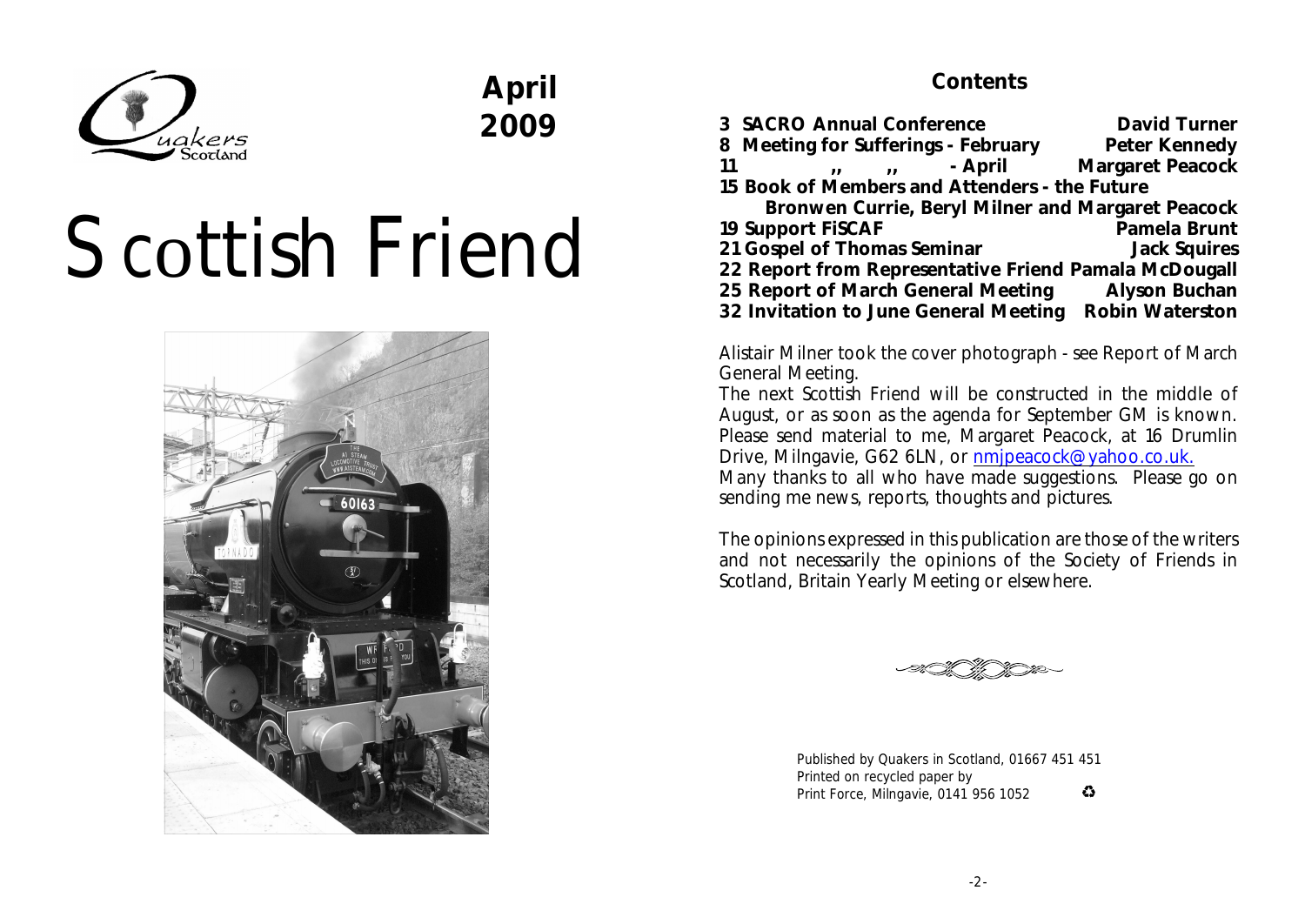#### The Conference, entitled

**"RESTORATIVE JUSTICE - REPAIRING THE HARM"** was the first to be organised jointly by SACRO (SAfeguarding Communities, Reducing Offending) and Victim Support Scotland. It began with some remarks from Paul Morran, Sacro Chairperson. He made two points

1. It is no longer possible in any enlightened system of justice to put offenders and victims in separate compartments, any more than we can separate two sides of a coin.

2. Justice involves speedy processes which stand or fall by their effectiveness - anything less fails communities, offenders and victims alike.

First Conference speaker was Frank Mulholland, Solicitor General for Scotland. His key focus as a senior law agent is considering what is in the public interest, both immediate and longer term. No single principle can dominate. A case-by-case approach is favoured. Restorative Justice is not seen as suitable in every case. However "repairing the harm" is a principle that has growing appeal - not just a lofty ideal. It is highly relevant to the current theme of reducing the likelihood of re-offending and runs in parallel with the concept of looking at the underlying causes of crime if a cycle of repeat offending is to be broken. In every case justice for all involved is the aim, within which restorative practices have a major part to play. An education process at all levels is necessary, however. If advances in these practices are to develop further, ways must be found to bring the benefits to public attention and in this the role of the media is critical. At court level a shift in policy and practice is already under way, including wide-ranging reform. Not least is to change the way prosecutors think, a process now showing results in the encouragement of take-up of diversion schemes, mediation, compensation and work orders. Measures to integrate this with the perspective of the victim have been a growing feature and more is planned, since this is at the heart of the "repairing" agenda. Tradition can be a drag on all this and is a huge challenge; the process demands listening, openness, flexibility, imagination and cooperation across the whole spectrum of the justice services and voluntary sector.

**Restorative Justice Policies - Lessons from Abroad.** 

Ivo Aertson, Professor of Criminology, outlined how Restorative Justice is being implemented in Europe, including France, Austria, Germany, Belgium, Spain, Portugal and Holland, also the Nordic countries, giving some of the main features of the restorative approaches that have "repairing the harm" as the common principle. An enormous amount of information was given, though much was statistical and his fast delivery made both these and his comments on them hard to follow or to remember. It is clear that there is continuing growth and diversity in developing models of practice along two fairly distinct lines - the social work model found mostly in Europe and the independent mediation approach favoured in Nordic states. Some examples and a lighter touch would have perhaps brought the learned and wide-ranging presentation to life for me.

#### **Workshop on Community-based Reparation - Aberdeen**

This was my choice of workshop among a number of others of great interest. The Aberdeen Community-based Reparation Service (CBR) was established in 2004. The service is managed by Sacro and funded by the Scottish Government through the city's "Building Strong, Safe and Attractive Communities Initiative". CBR gives the person harmed by crime a voice in how he/she would like the harm caused to be addressed. Young people and adults accused of crime are given the opportunity to take responsibility, apologise and take some action to repair the harm caused by their behaviour. The process becomes appropriate when all parties agree that the person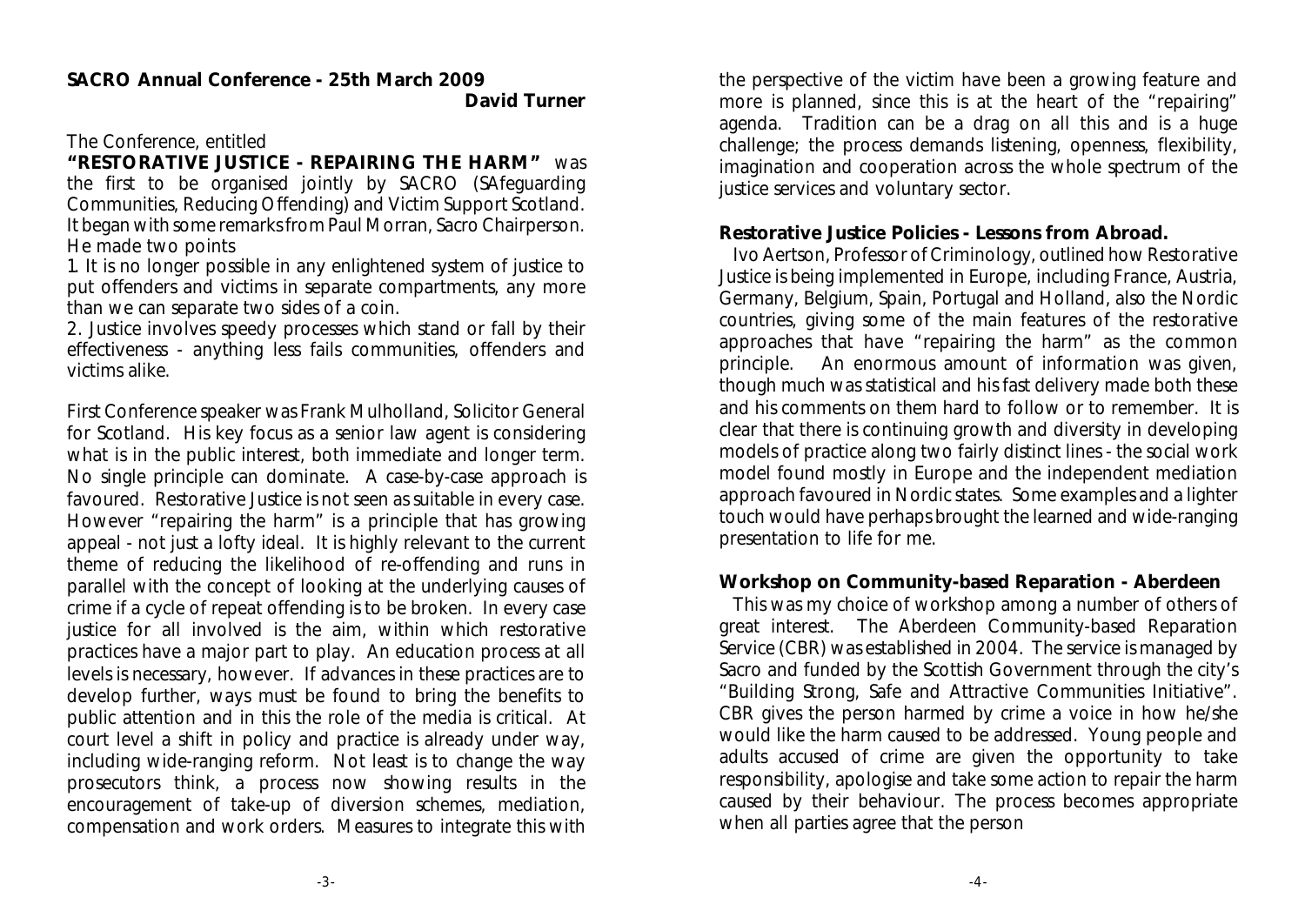responsible for an offence could repair the harm through some voluntary work, either directly for the person harmed or indirectly within the local community. During the workshop examples were given of the types of behaviour, the harm experienced, and the reparative work undertaken. Offences included vandalism, assault and theft. There were 71 referrals within a given period - 44 Youth Justice (under 16 years), and 27 adult RJ. There was a 97% completion rate. 87% of Youth Justice cases did not re-offend. Less than 4% of adult cases had to be re referred. The Service has received an "Outstanding Scheme" award from the Howard League for Penal Reform in June last year.

#### **Victims and Restorative Practices**

Susan Gallagher, Director of Development, Victim Support Scotland made an engaging and robust presentation on the continuing concerns that need to be addressed in any justice system that proclaims "victims at the heart of all proceedings". She asked "What makes a victim?" and made some suggestions but she is aware of no universally agreed definition - any two victims see it differently. Can we "repair the harm"? Well - yes and no, if one asks a cross section of victims. Much seems to depend on factors that arise in a particular case - the nature of the offence is obviously one. Others include an individual's personal philosophy, and family and community supports. However at the level of justice promotion much depends on whether the victim is involved from the start and whether the person has been enabled to express needs in his/her own way. Even when this ideal has been realised (as it rarely is) and a consequent restorative process has resulted in " satisfaction" declared, recovery is another matter. Even the fact of full participation can bring distress. When the offender in question is not willing to be involved directly, and any reparation made is impersonal, how restorative is this? Victim Support research indicates that only 29% of those most severely affected by a crime make a full recovery and for a high number of these it is a long term process.

Further concerns raised passionately by Susan would require a report of greater length. However her view is that current positive actions will be reinforced by a newly emerging project to which Sacro, the Scottish Government, and her own agency have signed up. It involves a commitment to work together on victim issues in all restorative developments under way. This has the potential for addressing the questions raised in her talk to the Conference, and for achieving not just something "added on " but totally different. For this vision to be realised three principles must take precedence for redress of victim disadvantage:

1. immediate attendance to needs;

2. routine access to practical assistance, to information and to psychological support;

3. continuous monitoring of on-going needs. Over the "if", the "how" and the "when" the victim must be able to decide.

#### **A Sacro overview.**

The final speaker, Keith Simpson, Head of Development and Research, affirmed that for Sacro the evidence is more than adequate to support a "roll-out" for Restorative Justice in Scotland. The aims are:

1. Reducing repeat offending for both violent and property crime. 2. Maximum benefit for victims, through, wherever possible, "face-to-face" encounters for offenders and victims over the harm caused, with both short-term satisfaction and long-term recovery in mind.

3. Clearing up more crime - evidence shows participating offenders commonly volunteer information on this.

**Work now under way - Restorative Practices with Young People.** 

There is an ever-growing involvement with schools and residential units. Alongside anti-social behaviour orders go restorative interventions such as acceptable behaviour contracts.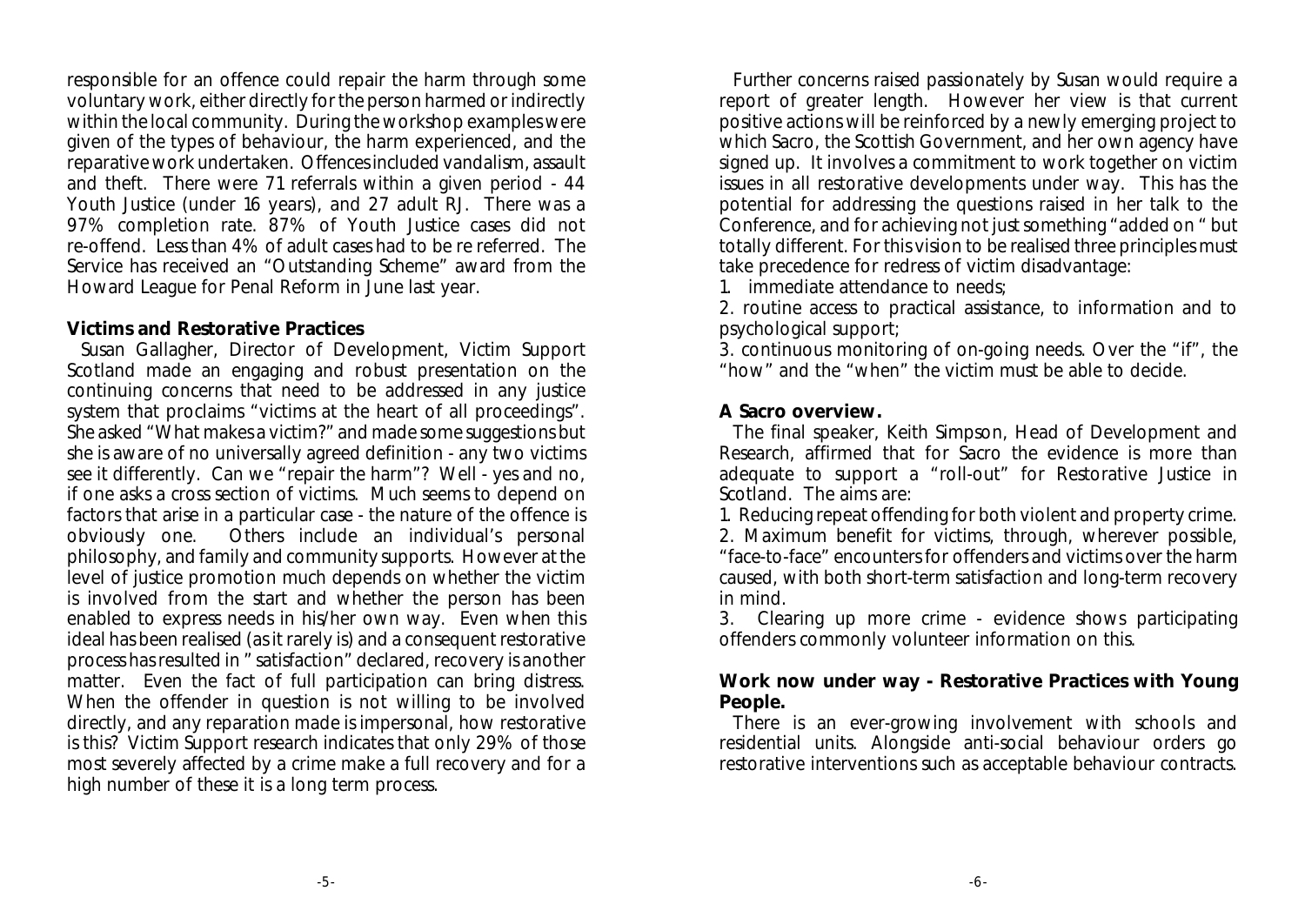The Children's Reporter makes referrals for restorative actions wherever appropriate.

**Restorative Justice at all stages.**

Under way now are initiatives such as Fiscal referrals for diversion from prosecution schemes (in 3 areas), pre-sentence requirements of restorative activities - sentence influenced by compliance. A growing development is involvement in some form of reparation during sentence. And so on to opportunities for engaging in post-sentence encounters which may include dealing with harm left unrepaired which can blight someone's future.

There is thus a wealth of emerging initiatives through which Sacro, with its widely- dispersed and well-resourced locations for contact, is capable of offering a full range of restorative opportunities in Scotland. Wherever organisations such as local authorities and the new Community Justice authorities want to engage with Restorative Justice at any such level it is within their reach.

In conclusion, I would like to register my appreciation of being able to attend this stimulating event, leaving me with a sense that greatly promising developments are firmly under way for the realisation of a system which truly equates justice and repairing the harm from crime.



**February 2009 Meeting for Sufferings Peter Kennedy**

Meeting for Sufferings (MfS) is the standing representative body entrusted with the care of the business of the Britain Yearly Meeting through the year.

The body has a visionary and prophetic role for the whole Society in Britain. It decides the priorities and sets the direction of the Yearly Meeting in the Long Term Framework. BYM Trustees are accountable to Meeting for Sufferings for central implementation and report regularly to them. Meeting for Sufferings also plays a vital role in fostering communication throughout the Yearly Meeting and in reviewing and testing concerns referred to it by Area Meetings. It also gives guidance on policy issues referred to it by BYM Trustees.

During our Meeting on Saturday 7th February 2009 we spent time considering various issues. The morning session was divided up between discussion in Home Groups and then a formal plenary session where we considered the draft response of our Committee for Christian and Interfaith Relations (QCCIR) to a paper from the World Council of Churches entitled "The Nature and Mission of the Church".

This was the second time the issue had come to the Meeting for possible endorsement. Last September, Sufferings asked CIR to revisit their first draft and make substantial changes in terms of language, etc. On the face of it, the document now before the Meeting appeared to address most, if not all of those concerns.

However, it seemed that not everyone was happy with the document, with one Friend describing it as an "untruthful and misleading picture of what Quakers believe today."

The issue was: 'does this document in its entirety express what the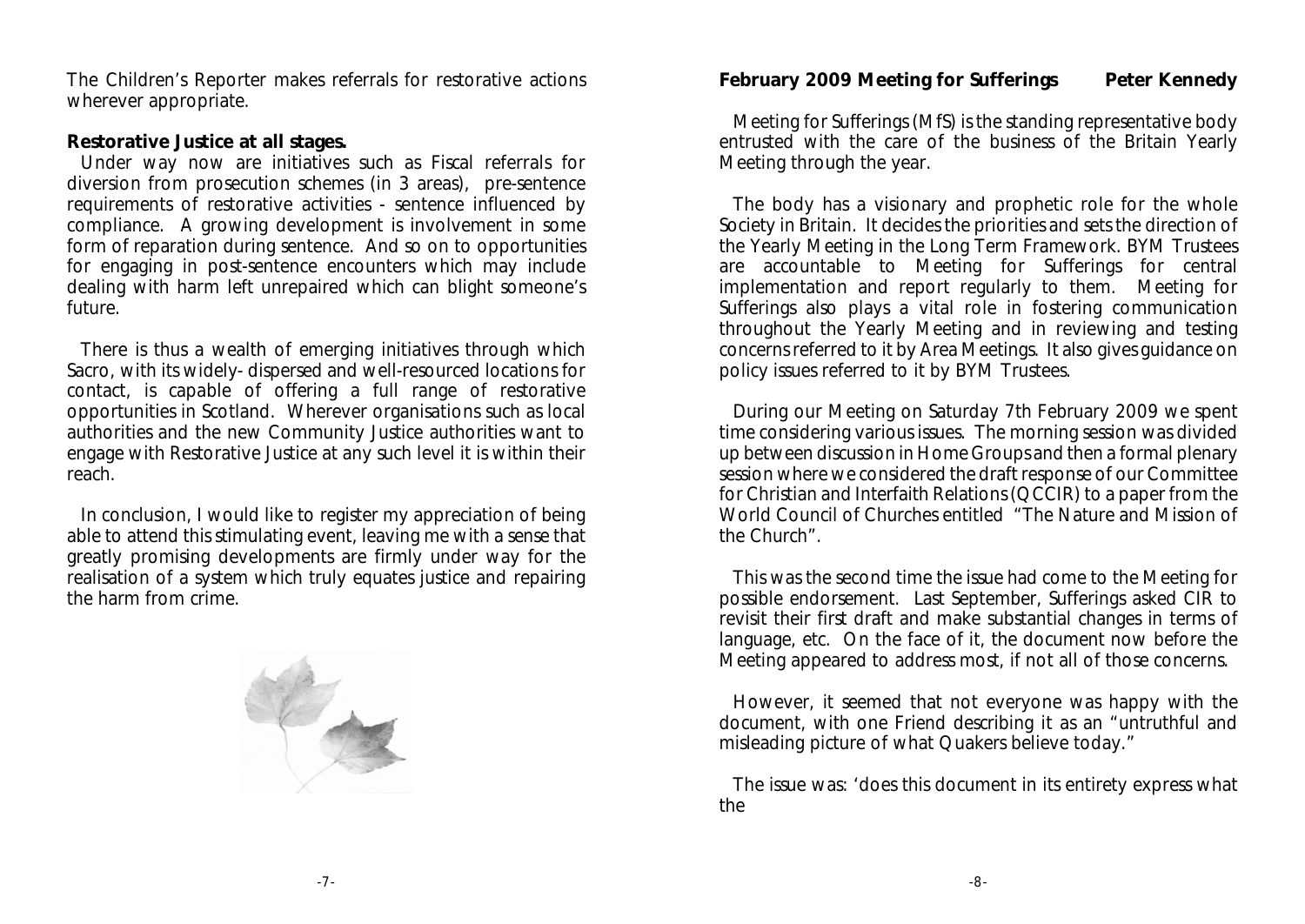generality of Quakers in Britain feel and believe?' The Friend felt that the answer was no and that the most that could be said 'is that most Quakers feel that Christian behaviour is more important than Christian belief'. There were a number of passionate contributions during the three sessions the issue stretched over, and it seemed that the majority, perhaps as much as 95% of the contributions made felt that sufficient changes had been made from the document presented in September 2008, that the Meeting could endorse the document. So in practically any other grouping this would have been seen as sufficient to grounds to endorse the document.

However, it was clear that there was not total unity around the Meeting endorsing the document. In reality, the document did not require the approval of the Sufferings to be sent to the World Council of Churches since that authority lies with CIR. In the end the Meeting side-stepped the issue of endorsement by a rather mealy-mouthed minute which in part read 'our lengthy discussion led us to a sense that we should embrace the spirit of this response' and 'offered' the document to other churches, rather than endorsing it.

Arriving late from a snow-bound Northampton, the Clerk to Quaker Finance and Property Central Committee came bearing his usual sprinkling of jollity and full of jokes.

You may recall in November it seemed that he had foregone his suit, when he addressed us in a blazer. Fortunately, once again he addressed us in his full suit, which reassured a number of us that BYM had not lost its shirt in the financial markets. However, he came bearing profound apologies for having to present a revised budget for 2009 after an error in the earlier version had been picked up.

The mistaken 'double accounting' did not make a major difference to the expected income and expenditure for the coming year, but did

provide an opportunity to remind Friends of the seriousness with which our Finance and Property Central Committee is taking the current recession. Whilst income for 2008 was ahead of expectations, this was due entirely to contributions from dead members and attenders gifting legacies. Contributions from the living were down. "Our problem is with the dear Friends who have not yet departed", he said, adding, perhaps mischievously, "We're trying to address this!"

We approved the splitting up of Hereford and Mid-Wales AM, thus creating a third Welsh Area Meeting, to be known as Mid-Wales AM, from April 1st,2009.

Lastly, following minutes from two Area Meetings on changes in budget funding for overseas work, the Meeting was given an explanation from the Recording Clerk, as to how budget decisions are made, viz.: -

1) Meeting for Sufferings sets the overall priorities for the centrally managed work of Britain YM. These are set out in A Framework for Action (Long Term Framework)

2) BYM Trustees are then responsible for approving the Operational Plan and annual budget, keeping to the Framework priorities and ways of working, and for monitoring progress.

3) There is an inclusive process that leads to BYM Trustees agreeing a Plan and budget. This gives responsibility to:

\* **Central committees** to decide what their more detailed priorities and choices are for the work in their areas and to monitor the work done by departments. They do this in consultation with others involved, such as their subgroups, and with advice from their General Secretaries.

\* **Management Meeting** (which is led by the Recording Clerk and includes General Secretaries of the central committees) to prepare a draft budget and Operational Plan, taking account of the committee priorities.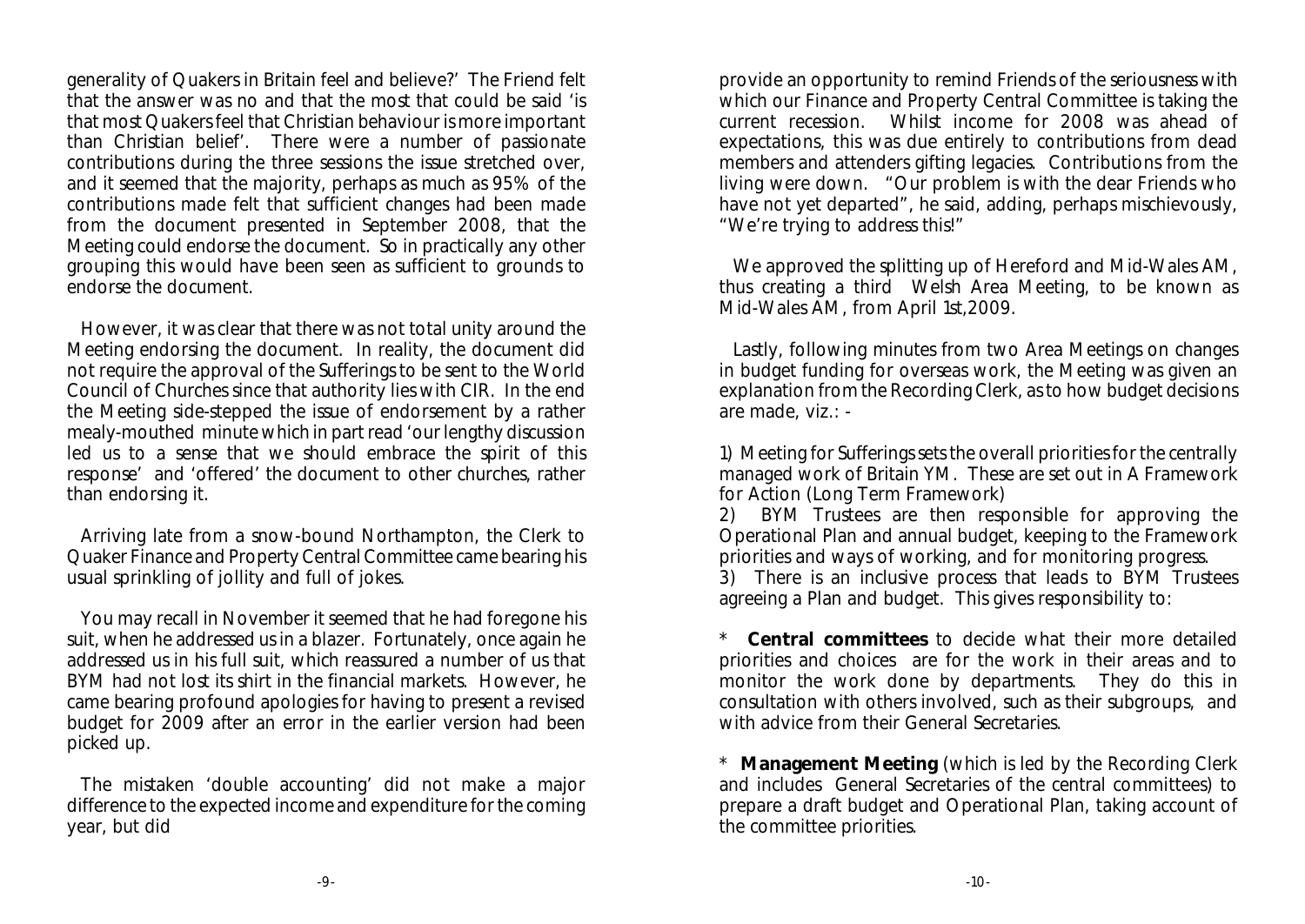\* **Quaker Finance and Property Central Committee** to examine the budget proposal and financial projections and make recommendations to trustees about that budget.

\* **Trustees** to consult Meeting for Sufferings and then agree the budget and Operational Plan.



**Meeting for Sufferings, 4.4.09. Margaret Peacock**

This was a particularly interesting meeting, with "Quakers around the World" as its principal subject. We had brief introductions from

Sheila Gatiss, Clerk of Quaker World Relations Committee (QWRC), Mary Lord, of Pendle Hill College, Pennsylvania, and Julia Ryberg of Sweden YM.

Sheila Gatiss reminded us that QWRC is the BYM central committee which engages with work in the international arena. BYM needs to exchange experiences with YMs in the rest of the world, which exist in very different circumstances and often with very different expressions of our faith. Yearly Meeting Gathering will be a very busy time for QWRC, hosting the initial foreign visitors' tea, caring for them during the week and holding a listening session. QWRC is connected with Pendle Hill USA by appointing a Friend in Residence for each autumn term.

Pendle Hill, said Mary Lord, is a kind of crossroads, a meeting place in Baltimore YM for Friends from everywhere in the world. There is diversity enough even in the USA, where Baltimore YM is part of Friends' General Conference - a group of YMs much like BYM - liberal, unprogrammed, universalist. A second group, mainly in the

west, is Friends' Church International, the evangelical branch, which believes in the authority of scripture, and has spread into African countries. The third group is Friends' United Meeting, occupying the middle, both geographically and theologically. They have also spread into Africa.

BYM is active in looking after Friends in Europe, and Julia Ryberg has been working with Woodbrooke in developing an online education course that isolated Friends can follow in their own languages. This has been very popular, not only with single enquirers but with their whole families and circles of friends. In Scotland we are used to thinking of ourselves as isolated but in, I think, Czechoslovakia, it takes one Friend four hours and another three hours to get to Meeting to worship together.

These three speakers were then joined by three others, leading six groups, of which we could choose two. I chose to learn more about American diversity from Nancy Irving, General Secretary of Friends' World Committee for Consultation, and African diversity from David Kikaya from Kenya.

Nancy is often asked what the different Yearly Meetings have in common, and finds the answer very difficult. Part of the answer is in our history. She invited us to a brainstorm on the beliefs and practices of the early Friends, calling it "George Fox Pie". Then she showed us how different YMs (including our own) have chosen different "flavours" to preserve. Thus the "Conservative" YMs follow Fox in his letter to the Governor of Barbados, and the Evangelical YMs (Friends' Church International) add to this the tradition of long sermons and vocal prayer. Evangelical YMs have Friends' "churches", with a pastor, and may be fully programmed or semi-programmed. Some pastors perform sacraments if a Friend wishes. Also within one city there may be Friends' churches of different flavours, as well as unprogrammed Meetings. Needless to say, each kind of YM thinks the others are the breakaways!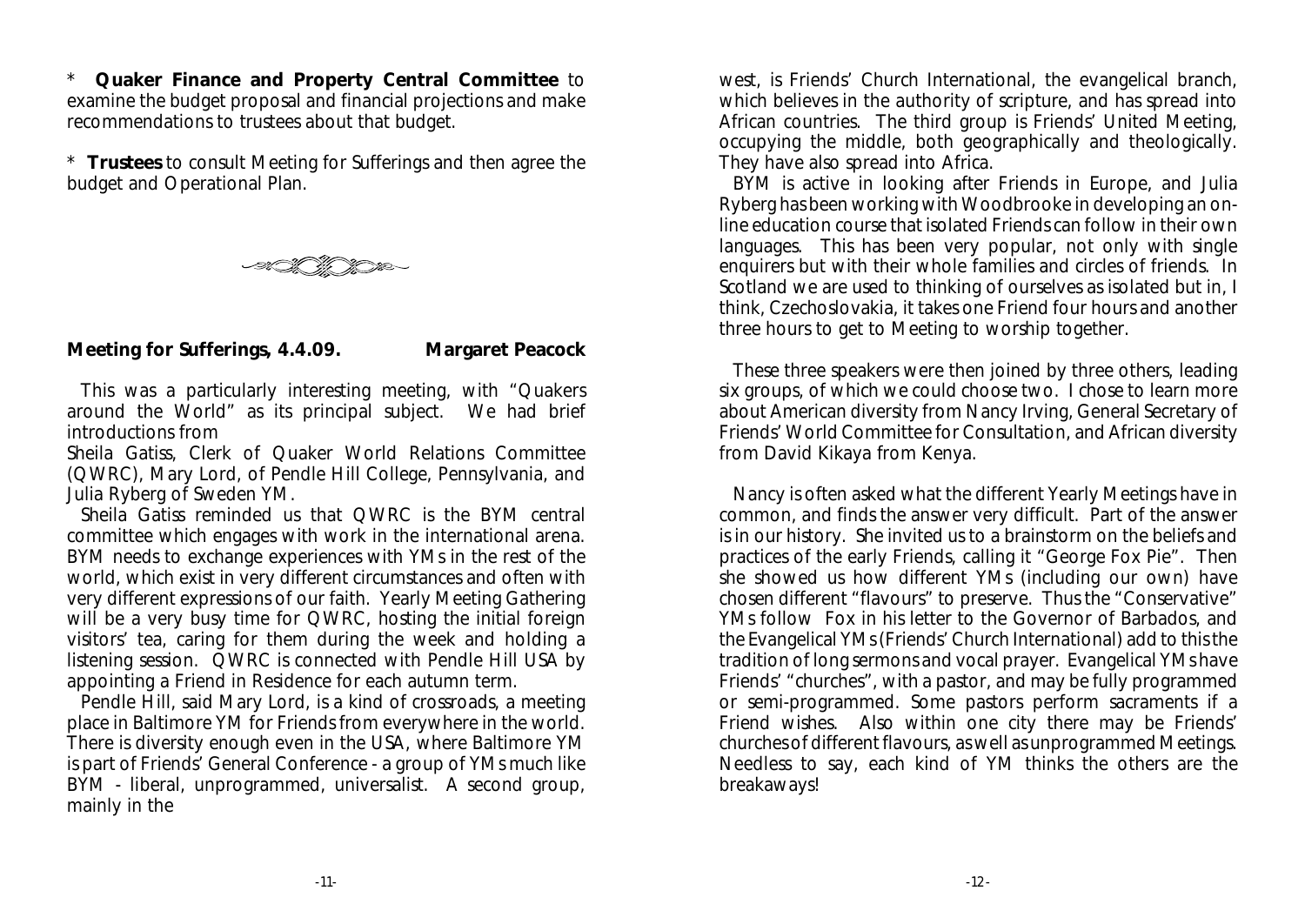So fragments of history is one thing that YMs may have in common, together with a lifestyle of truth and peacemaking. Beliefs - no. The name "Quakers" - no.

David Kikaya introduced us to the colonial scramble for Africa, which was matched by the Christian missionary scramble. (I wish I had paid more attention in geography lessons at school!) British Quakers spread into Zambia, Zimbabwe and South Africa, ("Zuid Afrika" completes my mnemonic.) but it was American traditions that were absorbed into most African countries, some from Friends' United Meeting (e.g. Kenya) and some from Friends' Church International, (e.g. Rwanda, where you may see a baptism pool in the church). Regardless of tradition, though, all are known as working at peace-building, and are trusted. So, when there was a cease-fire and rebels came out of the forest to lay down their arms, apprehensive that these would be immediately used against them, they were reassured by being invited to deposit them in the Friends' church.

Less interesting but vitally important was consideration of the year's accounts, presented in an impressive colour diagram. As before, we were told that those of us who have left legacies had better die soon!

Or, rather, that those of us still alive had better try much harder to maintain or increase our contributions. If any area Meetings have funds designated for BYM, that they are hanging on to just in case of local need, they are urged not to, for fear that laying off Friend' House staff may be the next consequence of the recession.

BYM Trustees are wondering whether the recession may generate work in FH in support of Friends who are in difficulties, and they ask Sufferings representatives to be channels of communication about personal and community conditions relating to the recession.

Please, therefore, give information to me or Peter Kennedy or yourlocal rep - anything that would interest BYM Trustees, even if it is just background.

We had a minute from Bristol AM regarding the Colnbrook detention centre for rejected immigrants, "hoping that new and innovative ways can be explored to attend to the plight of those who have no criteria, mechanism or public strategy to bring hope of release." We have also a preliminary document about climate change, encouraging Friends to consider it and brief their representatives for June's MfS.

Below is Peter Kennedy's account of the workshop that I didn't go to - the one on European matters.

`I attended a workshop led by Julia Ryberg who is employed by the Friends, World Committee for Consultation (FWCC) European and Middle East Section (EMES) as their ministry and outreach coordinator and also works as the co-ordinator of the Woodbrooke Quaker Study Centre's European project.'

`Julia told us about, and showed us (while the gremlins permitted!) the online e-learning course for people to find out about Quakerism from the comfort of their own homes and in their own languages and mostly at their own pace. The course units are spread over ten weeks with a mixture of articles and follow-up email groups or e-forums for discussion in a typed conversational form in e-messages. These courses are available in a wide range of languages – French, Czech, Polish, Hungarian, Dutch, Norwegian, and some of the languages of the former Soviet Union. An e-forum using the "moodle" programme has been set up and we looked at some of the messages that participants of the courses had sent us. The 30 or so Friends in the first workshop were visibly excited at the way this opportunity has been embraced. Friends interested in learning more about this can go to the European project's website at <http://www.moodle.woodbrooke.org.uk> to find out more.'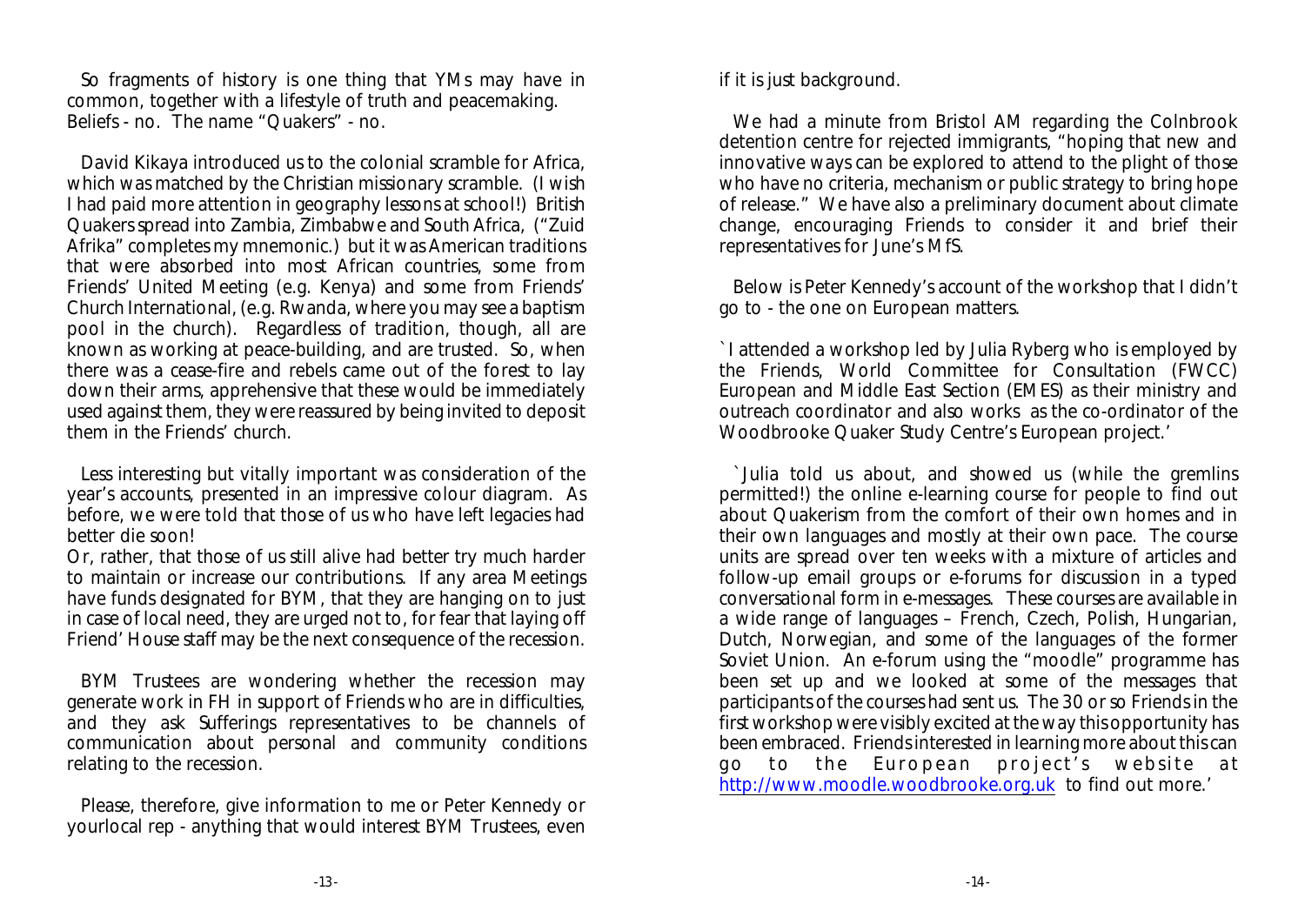## *The Book of Members and Attenders - the future*

In the light of our current thoughts about sustainability and the right use of resources GM has appointed a small group to consider the format and frequency of production of our Book of Members and Attenders (the BMA). So we are investigating the practices of some other AMs and GMs around the country, and, most importantly, seeking the views of you, the users of the Book.

We still hope to work eventually towards an online database, along the lines outlined in the February edition of Scottish Friend. But we anticipate that there will still be a demand for a printed BMA for some years and we want to establish the best (and most economic) way of doing this.

One important element to bear in mind in your thinking and discussions is cost. The actual cost per book in 2009 including transport costs was around £5.80 (i.e. more than the cover price of £5). However we have seen a fall in demand in the past two years so if we continue to produce an annual book we shall need to reduce the print-run, and this is likely to mean a cover price that is higher still.

We have learnt from our enquiries that our annual BMA is not the only model. For instance, some areas publish a book only biennially or even triennially; some areas offer a choice of a bound or a loose-leaf (for which Friends provide their own ring-binders) or an electronic (pdf) version, or a large-print option.

#### *Possible choices .*

The following suggestions are not exhaustive just possible options to start you thinking:

- *1. The status quo a complete BMA, revised and produced each year.*
- *2. A complete BMA produced, say, every second year.*

A checking list would still be sent out annually to Meetings and the database updated so that mailing lists for e.g. Scottish Friend would be kept up to date.

#### *3. As (2), but with a supplement of amendments produced in the intervening year.*

The supplement could include the GM and AM pages with up-to-date meeting dates, office holders, overseers and elders etc, but would otherwise list only additions, deletions and amendments, referenced by page numbers relating to the previous year s BMA. It would be used in combination with the previous year s BMA.

The cost would depend on the

size of print-run, and on how it was distributed eg:

(a) as a master produced in-house and provided free of charge to Meetings to copy and distribute locally. This could encompass the whole of GM, or just your local LM.

(b) as a bound copy, approximately 1/3 the size of the current BMA, for purchase.

We suspect that use of and demand for the BMA varies widely across Scotland for instance larger Meetings accumulate a large number of amendments during the year and may need an annual update, whereas changes may be easier to keep track of within smaller Meetings, who may therefore see an annual update as unnecessary. So we would ask you to discuss in your Local Meetings what would be best for your Meeting, and we are asking Local Meeting clerks/correspondents to report their Meeting's

views back to Bronwen at the address below.

Incidentally we currently hold approximately 70 surplus copies of the 2009 BMA owing partly to this year's drop in demand and partly to the printer's generosity, so should have enough to meet retrospective demand if it we were to experiment with option 3 in 2010

We would also like you to complete the questionnaire at the end of this article and send it to Bronwen Currie, Taigh na Torraig, Bruichladdich, Isle of Islay PA49 7UN. It can also be downloaded from the GM Publications web page at http://www.quakerscotland.org/gmpublications (you'll find it at the bottom of the page) and emailed to scotfriends@gmail.com

We look forward to receiving your responses as soon as possible and hope that a decision can be made at June or September GM.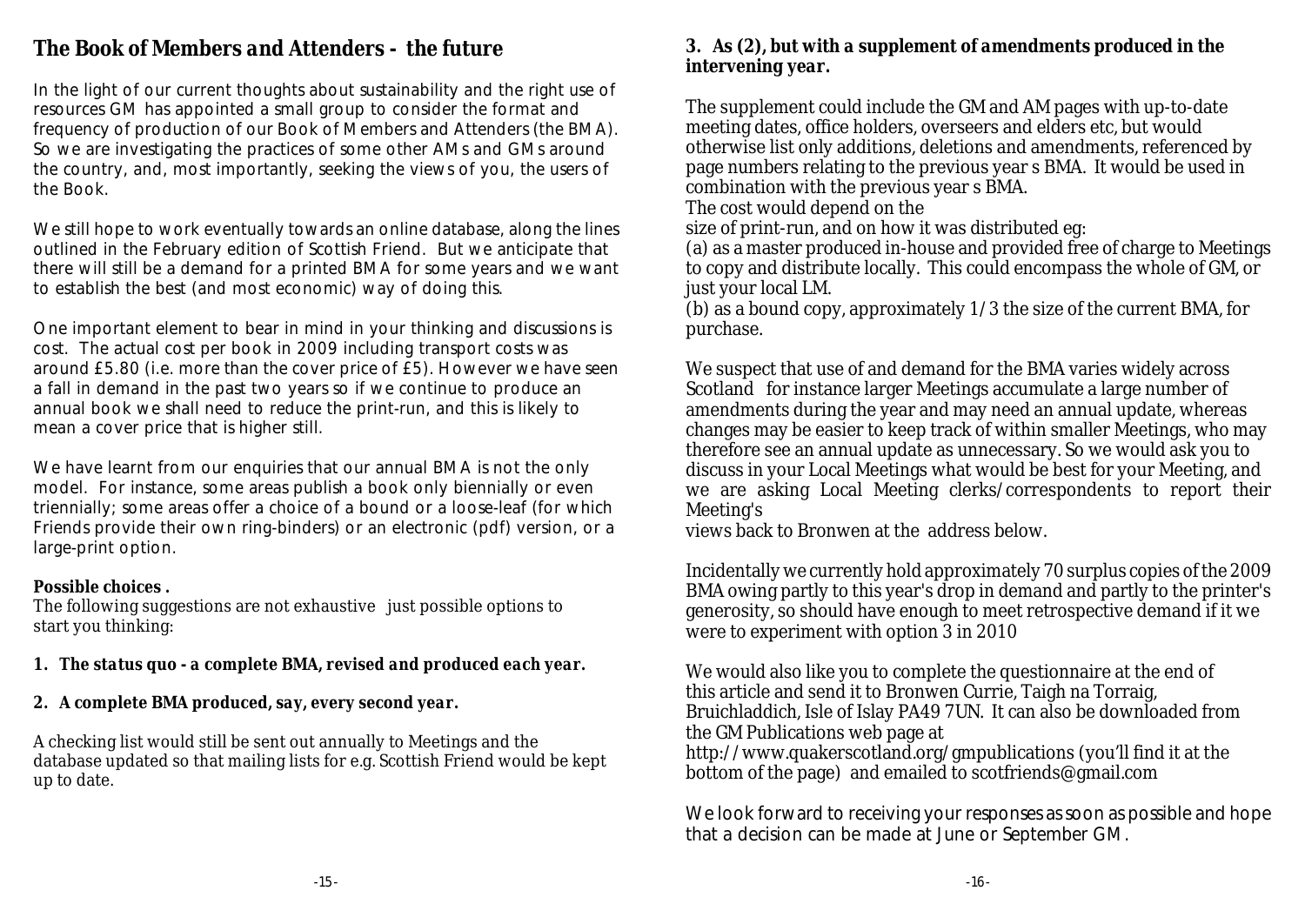# **Questionnaire**

| NAME (optional) AND MEETING. |  |
|------------------------------|--|
|------------------------------|--|

| 1. How often do you currently buy a book?<br>a. every year<br>b. every 2 years<br>c. less often<br>d. never                                                                                                                                      | G<br>G<br>G<br>Ġ |  |  |
|--------------------------------------------------------------------------------------------------------------------------------------------------------------------------------------------------------------------------------------------------|------------------|--|--|
| 2. Do you mainly refer to the book for contact information<br>within:<br>a. your Local Meeting<br>b. your Area Meeting                                                                                                                           | G<br>Ğ<br>G      |  |  |
| c. the whole of General Meeting<br>(please tick all that apply)                                                                                                                                                                                  |                  |  |  |
| 3. Would you prefer:<br>a. a bound copy (as at present)?<br>b. a loose-leaf copy (to fit your own A5 ring-binder)?<br>c. a free pdf version emailed to you to save and print<br>out as needed?<br>d. other, e.g. large print A4 (please specify) | G<br>G<br>G<br>Ġ |  |  |
| 4. If the book was not produced next year, would you wish to<br>obtain a supplement of amendments encompassing                                                                                                                                   |                  |  |  |
| a. the whole of GM?<br>b. just your local LM?<br>c. neither I would not want a supplement                                                                                                                                                        | G<br>G<br>G      |  |  |
| 5. If no book were produced next year, would you need to<br>obtain a copy of the 2009 book to use with the supplement?<br>Yes /No                                                                                                                |                  |  |  |
| 6. If in the future Friends' and Attenders' addresses, phone<br>numbers and email addresses were (securely) available<br>on line, would you still want a printed book?                                                                           |                  |  |  |
| Yes / No                                                                                                                                                                                                                                         |                  |  |  |

Any further comments or suggestions: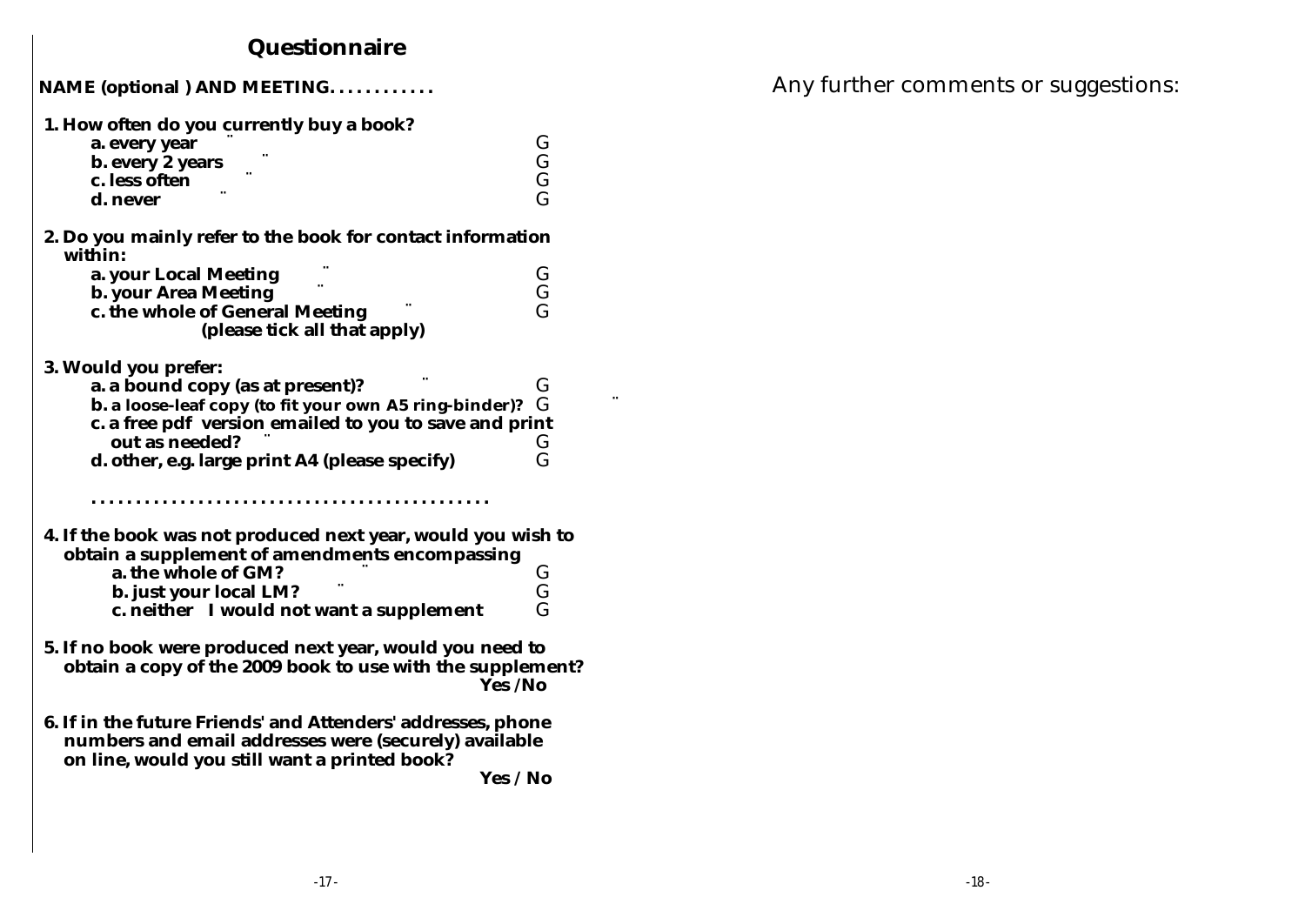

On Wednesday 11<sup>th</sup> March I attended on behalf of Quakers the launch of FiSCAF – Faiths in Scotland Community Action Fund. The Scottish Churches Community Fund, set up 7 years ago, has become part of a larger organisation – Faith in Community Scotland. It continues with the same vision of helping faith communities to tackle poverty and deprivation in their local area by providing a little seed money and support.

The venue was Discovery Quay, Dundee. From the window we could see the ship Discovery which was built in Dundee and had been on various explorations including taking Scott to the Antarctic. The launch theme was of a journey of discovery from the initial conception by the Church of Scotland to the inclusion of other churches and now other Faiths.

*"My faith demands – this is not optional – my faith demands that I do whatever I can, wherever I am, whenever I can, for as long as I can with whatever I have to try and make a difference" President Jimmy Carter.*

This has been the basis from the beginning. There is an endowment of £100,000 and an annual income from contributions of the various churches. By being part of a larger organisation, the aim is to increase the funding base from ongoing contributions from member groups and be able to tap into other funding streams. Experience has shown that along with the money assistance is also required to help small groups to develop sound governance and financial management and to meet the various legislative requirements of health and safety, and employment law. Only with a larger funding base will it be

possible to employ a worker to undertake the support work. At present the fund only employs a part time administrator and hence such work is limited.

 The concern was to put faith into action to encourage faith groups to use their resources and help them develop projects to alleviate poverty in their communities. To quote: "The fund works with local faith groups as they build hope and struggle against poverty by providing grants and support for their initiative in Scotland's most fragile urban and rural communities."

At the launch we heard of various projects. One was a community project in Alloa where there are few resources in the town, especially for young people. The initial grant enabled the church to develop its premises and train volunteers so that it now offers a range of youth programmes - young mothers' club, over 50s club etc. It has successfully attracted ongoing funding. In speaking to the worker afterwards, she spoke of a woman who had in the earlier days when she was on drugs, attacked the worker causing considerable harm. She is now back and being helped. 'She doesn't understand how we are able to forgive her. said the worker. This is a sorry indictment on our society that puts out the message of retribution rather than restitution, and indicates the need for caring and accepting community projects such as the one in Alloa. The vision is not just to alleviate poverty, but to provide those more intangible benefits of feeling valued, developing self worth that come from belonging to a caring community.

I have written this because I know that each Quaker Meeting in Scotland has various special collections during the year. I would like to suggest that raising funds for FiSCAF be included. Although GM for Scotland makes a small annual donation, local groups can also own this initiative of which we have been a part for the last 7 years. It is an appropriate choice given it is a cooperative initiative of the Scottish Churches, now Scottish Faiths. Donations can be sent to the Administrator FiSCAF. Faith in Scotland Community Action Fund, 759a Argyle Street, Glasgow G3 8DS. In these electronic times, you can find out more information form the website: [www.fiscaf.org](http://www.fiscaf.org) or borrow a video showing various project achievements.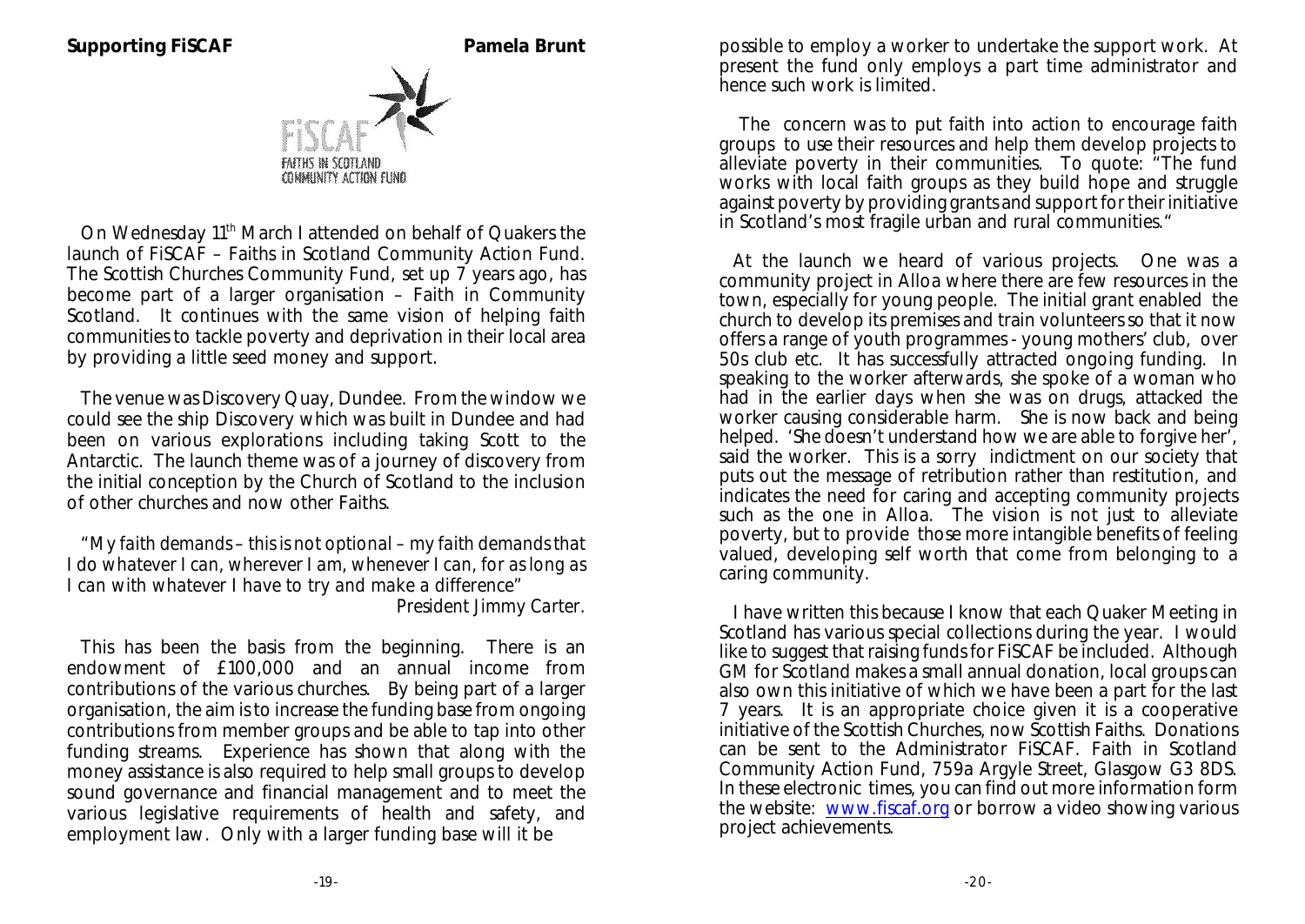We will be meeting at Wiston Lodge near Biggar on Saturday the 6th June. All welcome including those new to The Gospel of Thomas.

A brochure and information sheet is available from

Rosemary Gascoyne, 57 Main St. Dalry DG7 3UP. Tel 01644 430468

Or by email from Jack Squires at cummertrees@btinternet.com PLEASE let us know as soon as possible if you intend coming.



**Report From Your Representative Friend.**

As usual there have been many opportunities to represent Friends at a variety of meetings and gatherings and on ACTS ( Action of Churches Together in Scotland) groups.

1. In January it was down to London for an overnight stay to attend the meeting of CTBI ( Churches Together in Britain and Ireland) as an ACTS Trustee. We were booked in to St Katherine's monastery in Southwark which is now a conference centre and offers very reasonable modern

B & B in an oasis of tranquillity ( contact me for details if this is what you are looking for). There are radical changes afoot at CTBI as a crisis of funding and a change in direction of management, and indeed ecumenism, has led to staff redundancies and complete reorganisation. Briefly, further redundancies and complete reorganisation. changes include the proposal to cease the 'common pot' which CTBI administers for the 4 nations to the ecumenical instruments, and ACTS therefore will, in common with the equivalent bodies of the 4 nations, receive subscriptions directly from the churches and administer their own funds. CTBI Commissions have already been laid down and new networks set up to respond to the changes in ecumenical activity.

A Reminder of CTBI aims –

\* To be an expression of the churches' commitment to 4 nations ecumenism.

\* To recognise and work with complexity.

\* To offer theological reflection across the shared areas of work.

\* To listen closely and respond to the shared needs and aspirations of the churches

and of CTBI values -

\* Recognition of diversity and difference within the churches and nations

\* Every church's contribution

\* Respectful relationships at all levels across member organisations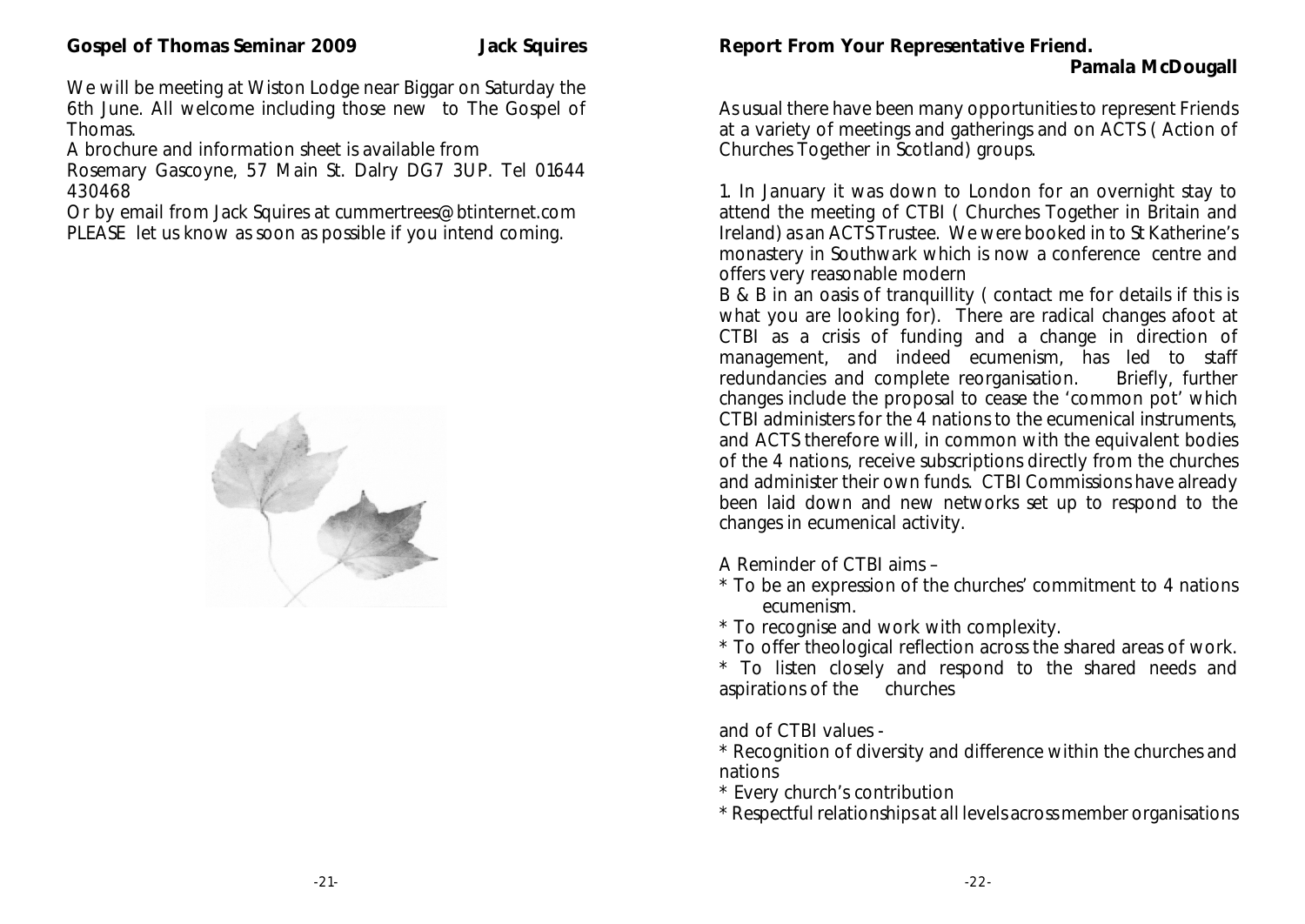The culmination of the financial discussions and difficult decisions made at our Trustees' meeting will be the final decisions to be made at the Senior Representatives meeting in May.

2. At the end of January I attended the annual meeting of churches reps. with MEPs at Scottish Churches House when a variety of topics were discussed. All 5 MEPs were willing to engage with us on items such as human rights, homelessness, nuclear energy and the Decade to Overcome Violence. Struan Stevenson MEP remembered my comment of last year when I said that what I knew about the Common Fisheries Policy before I attended the meeting would fit in a hen's ear! Thank goodness we gave that topic a miss this year ( but of course I know how important it is – it's just not my subject  $\sim$   $\sim$ )

3. A Review of the ACTS Networks was carried out recently by an independent group and a meeting to look at the results was held at Scottish Churches House on February 5th. Network conveners and members, ACTS staff, Trustees and representatives to Members' Meeting 'reviewed the Review' and a paper has since been produced of our findings. Please contact me for a copy if interested.

4. Next in my diary in early March was the Ecumenical Committee of the Church of Scotland where there was a lengthy agenda with hard working and congenial members! Great concerns were raised about the lack of clarity and arrangements by the global committee for the ecumenical conference 'Edinburgh 2010' despite all the work carried out by the organising team in Scotland. Work is ongoing but serious doubts remain as to whether the original plans will come to fruition.

5. Finally, after a period of discernment on whether to accept the invitation from the Roman Catholic Bishops' Conference to attend a Celebration at St Mary's Metropolitan cathedral in Edinburgh, Margaret Peacock was persuaded to accompany me to the Mass and Reception to embody a Quaker presence! The celebration was to mark the  $4<sup>th</sup>$  anniversary of Pope Benedict's election. Margaret and I decided to accept the invitation as a response

to the ecumenical hand of friendship, and we are glad to have been present. The music was splendid, the congregation friendly, the robes magnificent and the reception included many interesting people from political and public life who were warmly welcoming. As far away from Quaker worship and practice as you could imagine but the head of Scotland's Roman Catholic church Cardinal Keith O'Brian said to us, " I'm glad you could come". It was the right thing to do.



**Photo: Paul McSherry**

Just to prove we were there, we were photographed with the Cardinal and His Excellency Archbishop Faustino Sainz Munoz, Apostolic Nuncio to Great Britain. The colours were just as exotic as the titles!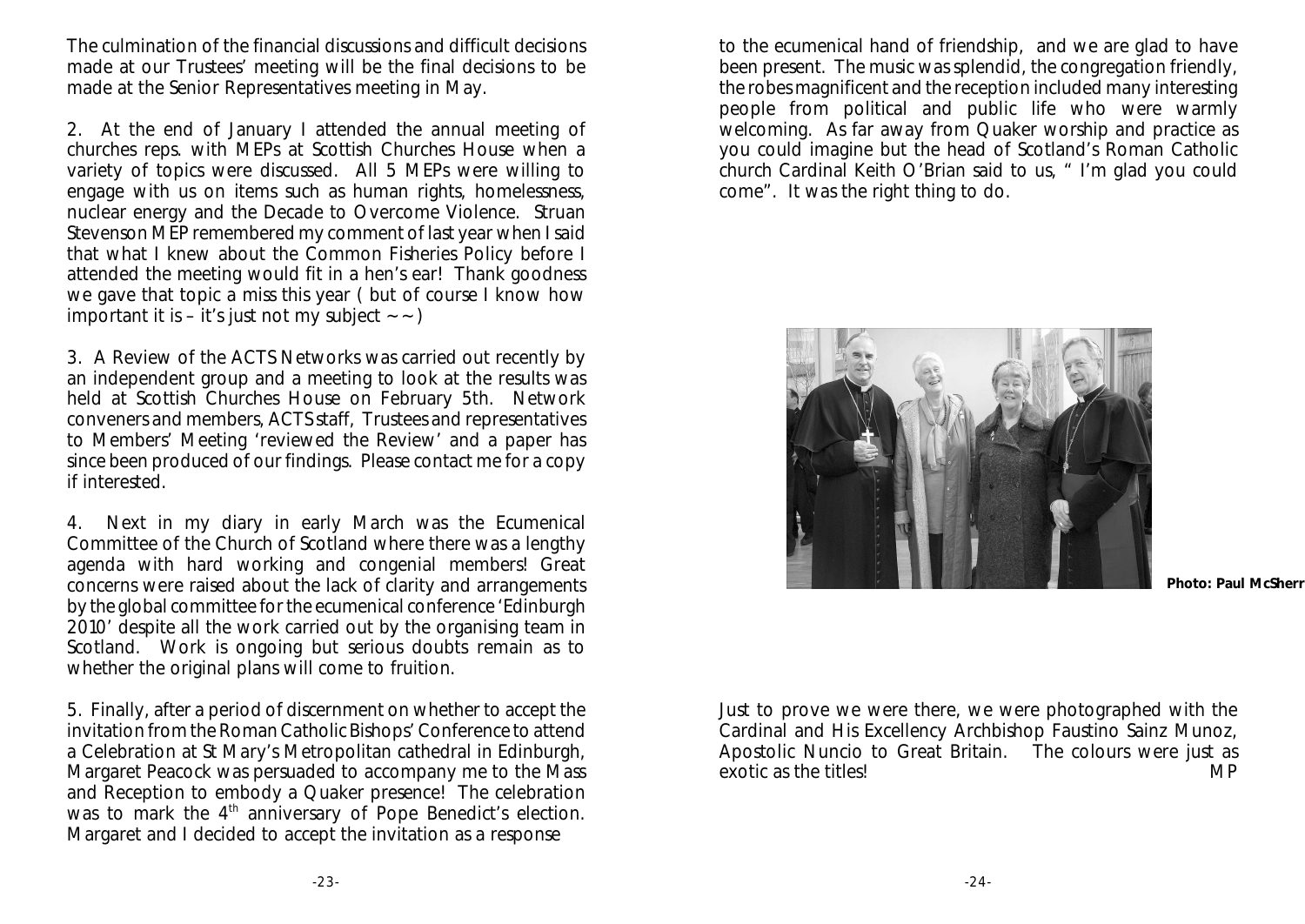**General Meeting for Scotland - 7.3.09. Alyson Buchan**

 The March General Meeting was held in Central Edinburgh Meeting House. It is some time since I was last there and I always have to remind myself that it has only been a Quaker Meeting House for 22 years. It feels so old, established and right. I feel for those Edinburgh Friends who must decide on its future.

 Our theme this time was sustainability and Advice 42 was read during the opening worship. But before I go on to attempt to summarise the inspiring talk given to us by Alastair McIntosh during the afternoon session, I should briefly mention some of the business

 I was interested in Ruth Taylor's report of the Northern Young Friends' Summer Shindig (The participants chose this name to replace Summer School.) The 20 staff include the 70 young Friends in all the decision making – not just the name and choice of theme but the planning and running of the event. Philip Bryers introduced a paper entitled "Theology in the Public Square in post-devolution Scotland, written by Graham Blount, former Scottish Churches Parliamentary Officer – this paper has been circulated widely amongst meetings. We wanted to ensure Quaker Representation at a Meeting to take it forward on Wednesday 25 March and 5 names were mentioned, all subject to consent.

 There are to be changes to the Book of members to rationalise and cut costs – Bronwen Currie, Beryl Milner and Margaret Peacock were asked to bring some concrete suggestions to the next GM. The testimony to the life of Alison Douglas was read and we were struck by her continuing positive attitude to life after she lost her sight.

 Our Representative Friend talked with great enthusiasm about her activities since the last GM. She brought a visitor with her, a Baptist minister who is doing research into how churches make decisions. He was impressed by our method, especially as there was an uncomfortable moment of conflict at this GM. As a Clerk myself, my sympathy always

lies with the Clerk at these moments, whatever the conflict is about. The feeling of mounting to the guillotine is enhanced by people doing needlework in the back row. However, the visitor found the situation fascinating and was very complimentary about the way it was handled. Our business method really works.

What is the connection between an elm table, a professor of contextual theology and a steam locomotive?

 The afternoon session at GM can often be a time when Friends take the opportunity to doze off their lunch. However, speaking without notes and being deliberately provocative, Alastair McIntosh caused very little dozing during his presentation on Sustainability.

 He encouraged us to look beyond scientific information about climate change, which we can find from other sources. We know that there will be a rise in temperature of between 4 and 6½ degrees by the end of the century if nothing substantial is done and that a 4 degree rise will cause the Amazon to begin to break down and that there will be a rise of up to 300% in fires like the recent ones in Australia. But what can we do?

 Our own habits are deeply ingrained - e.g. rooms are too warm; we have hot instead of cold drinks. However, we live with ethical dilemmas and must remain in the mainstream because if we cut ourselves off we will be unable to witness to society. What can we bring to the needs of the world today? We have a spiritual imperative to feed the hungry. Other agencies attend to the physical hunger in the world; we must feed spiritual hunger.

 Alastair came to General Meeting from a service of thanksgiving for Marcella Althaus-Reid, a Quaker who was a professor of contextual theology at New College, Edinburgh. As a feminist and liberation theologian with personal roots in Argentina, she wrote extensively on 'Indecent Theology'. She wrote that we must enter into what polite society considers indecent, to hear where God is trying to move us. Our task is to face the same embarrassment about God, spirituality and mysticism that our parents had when talking about sex. We must share a sense of ecstasy and engage with our ability to feel. We must overcome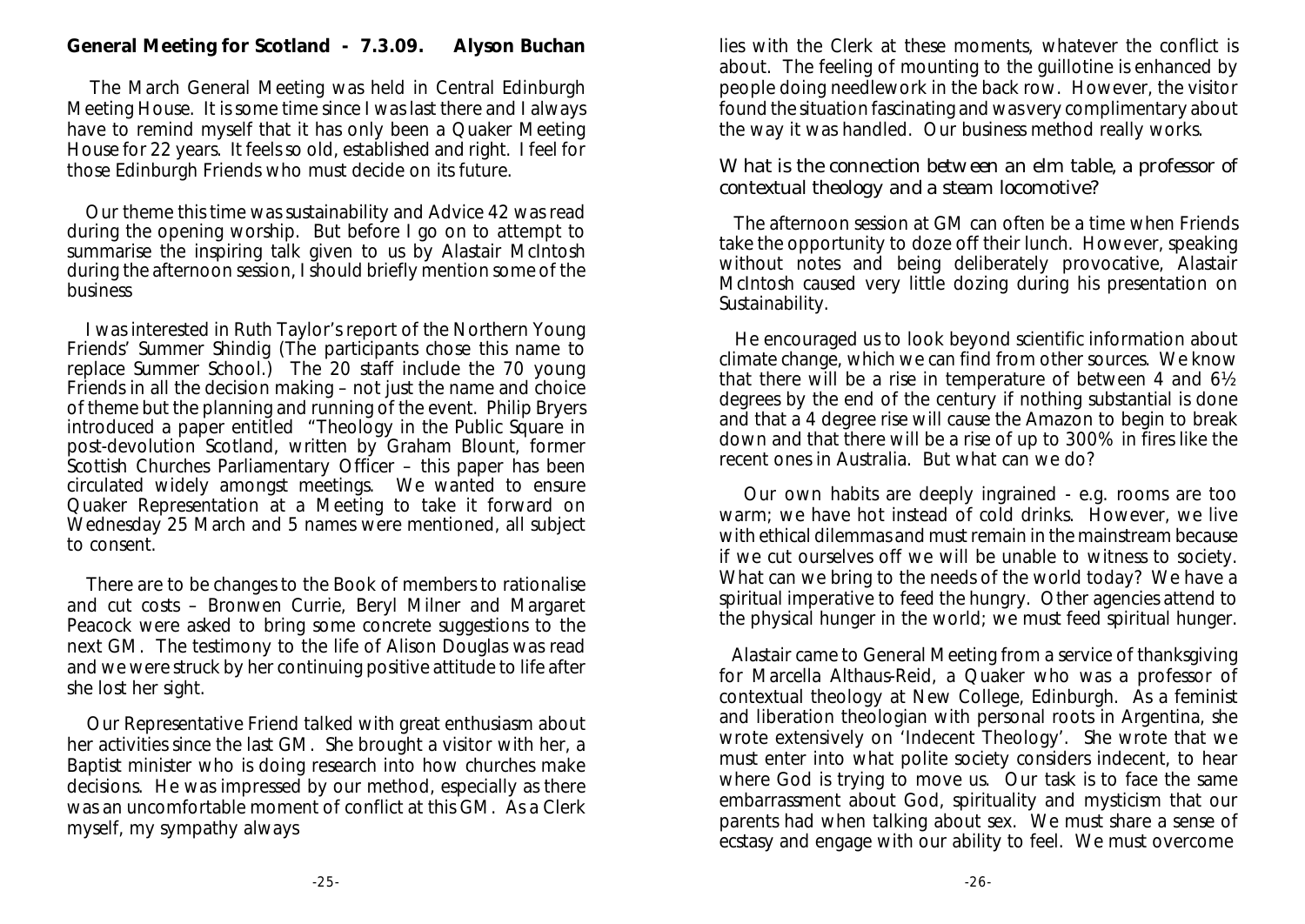consumerism by resorting to the heart and care for the things that we have. Alastair referred to the table in the meeting room, made by Tim Stead, a Borders wood artist as an example of valuing what we have here – in this case a Scottish elm tree (at the time Dutch elm disease was decimating elms) and of drawing beauty out of death and renewing life.

 He quoted Raymond Panikkar, an Indian/Spanish Catholic/Hindu philosopher, who said that although a life of silence is important, it is not the same as the silence of life. When we concentrate on activity, we forget that life is an end in itself and thus we alienate ourselves from the source of our being (John 10:10). Our third eye opens us to a dimension of life not accessed by the eye of our senses or the eye of our intellect. Our third eye sees the dynamic of the soul. Under conditions of busyness the sense of latent life remains hidden and our lives are impoverished, sad and mediocre. If we drown ourselves in constant activity, we do not live this life, so have nostalgia for a different one. Jesus promised eternal life now (Luke Ch.17). The kingdom of heaven is within and in the present moment. The person who does not live eternal life here and now will not enjoy it later on.

 Jesus started by feeding people, and then pointed out that we do not live by bread alone. We must attend to physical hunger, but also minister to the opening of spiritual depth if we are to overcome reticence and tackle the global crisis seriously. The global crisis is a spiritual crisis – we must help people to face up to the realisation that what they have always taken for granted has broken down. We must indecently lay open the spiritual nature of our current difficulties.

 We need to remain level-headed and idealistic and 'walk with the discipline of disillusionment' (Chambers). Our suffering is caused by our refusal to be disillusioned and face the truth. Hell is life out of synchronicity with truth. When dealing with issues of sustainability, we can start with science then drop in a spiritual message – this is the meaning of being 'patterns and examples' (CF&P 19.32).

All life entails violence – our duty is to minimise it. But we must

acknowledge our own complicity and be careful not to take a holier-than-thou stance. We are in the world and must accept that we are part of it. We must develop the art of realising our divinity whilst remaining anchored in our humanity (II Peter1)

 We need to re-examine Quakerism's Christocentric roots with the insights from the universalism of the '80s. Where can we find the language to do this? He referred again to Panikker, who said that any given religious tradition is complete within itself. But it can gain from other traditions if it can hold them all together. How do we speak about Christianity in a pluralistic world, particularly to people who don't have a language of God?

We are being forced by the speed of the machine to run faster and faster. It is hard to see where the points of light are by which we can bring spirituality to the world, but we are not lone voices in the wilderness. We must be aware of others carrying the light of spiritual consciousness, gather them together and unite with them.

 And the steam locomotive? Well, to the delight of steam enthusiasts, the Tornado was in Waverley station at lunch-time. This is the first A1 built in 50 years with loving care and voluntary subscription by people who value what they have.

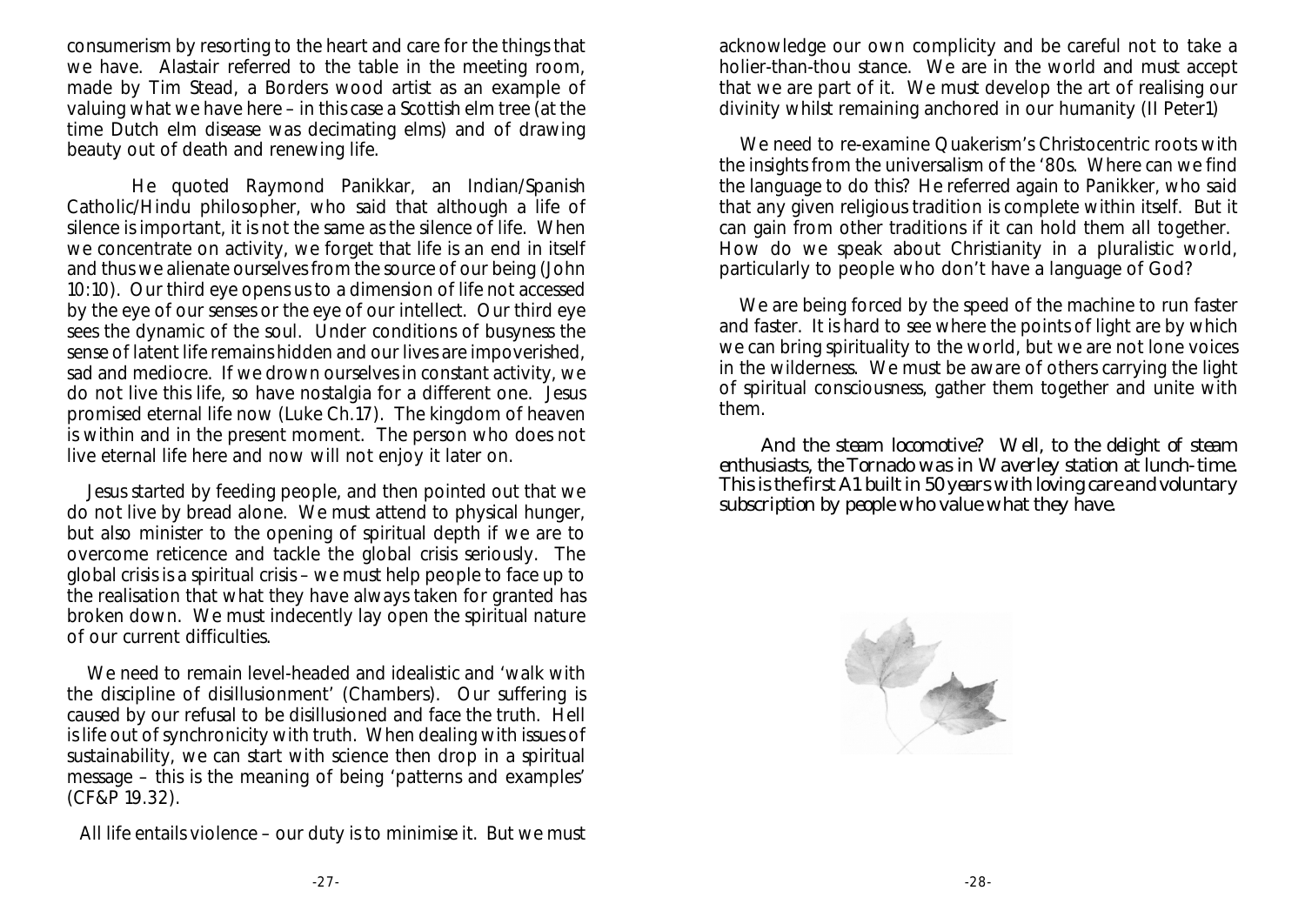**A Queen's Park Quaker Community?** - **A real possibility?**

Quaker Housing Association Scotland needs 15 households to commit…….

 Arklet Housing Association (AHA) has taken the unusual step of offering QHAS a housing development, in its entirety, consisting of 15 apartments of varying sizes. They are both for sale and for rent. **The QHAS considers the offer of this development is an opportunity not to be missed** if possible and for this reason is extending its remit, (which up until now has been for developing housing for older Quakers (55+) only), to families, younger couples and singles.

 The fully renovated former Queen's Park Synagogue is situated in a quiet road a few roads South of Queen's Park on the South side of Glasgow and is handy for shopping and healthcare facilities. A rail station is located 5 minutes' walk away with a frequent train service into the centre of the city (10 minutes journey time).

 QHAS has recently been exploring a business relationship with AHA which, due to its larger size, has the resources required for future QHAS development processes. AHA was originally formed to provide good quality rented accommodation for those within the Jewish community who needed this, and thus they are, as a faith-based organisation themselves, an appropriate Housing Association from which to request such assistance.

 It was certainly not anticipated that such an offer would be made but QHAS is delighted by it. The development, due for completion in July/August this year is considered by QHAS to be a very fine one, with the potential to be a uniquely interesting, convenient and comfortable place to live.

 From Arklet Housing Association's point of view, Quaker residents would be a 'good fit' for a building that has been so much part of Jewish religious life and very well loved as a consequence. It certainly is a potential win-win situation!

The building is an imposing one, expressing solidity and authenticity, and stands the equivalent of four storeys high. It has been comprehensively renovated to a high standard, including a new roof and new windows in the existing window openings, some in arched surrounds. New openings for windows have been created as required for the interior plan, which is a marvel, retaining as it does many original features of the synagogue including plasterwork. The main entrance door is approached by wide gently sloped steps and there will be a ramped access too. The original storm doors will be renovated, the inner glazed doors behind them letting light into the original entrance hall, large enough for an informal communal sitting arrangement in a rather 'grand' space with a vaulted ceiling.

An active Church of Scotland, built within the last 10 years, is a neighbour on one side with four-storey recently constructed apartments on the other side and opposite, together with a telephone exchange. Mature lime trees line the boundary with the road on the entrance side. The rear of the building faces a terrace of traditional sandstone tenements.

The garden ground is limited and laid out with gravel for car parking. Nevertheless there are possibilities for the development, by future residents, of a small urban garden which could be extended if fewer car parking spaces were required.

If the former Queen's Park Synagogue comes into majority Quaker ownership, the suggestion is to rename it Isaac Penington House. A trust will be formed at a future date to ensure that apartments can be sold on but remain in Quaker hands in perpetuity.

The Valuation Report is due for presentation shortly. QHAS understands that rental levels will be those standard for Housing Associations and that the price for the apartments for sale will be set at market levels.

Quakers and Attenders in Scotland are to be offered the apartments in the first instance. Thereafter the invitation will be extended to the rest of the UK.